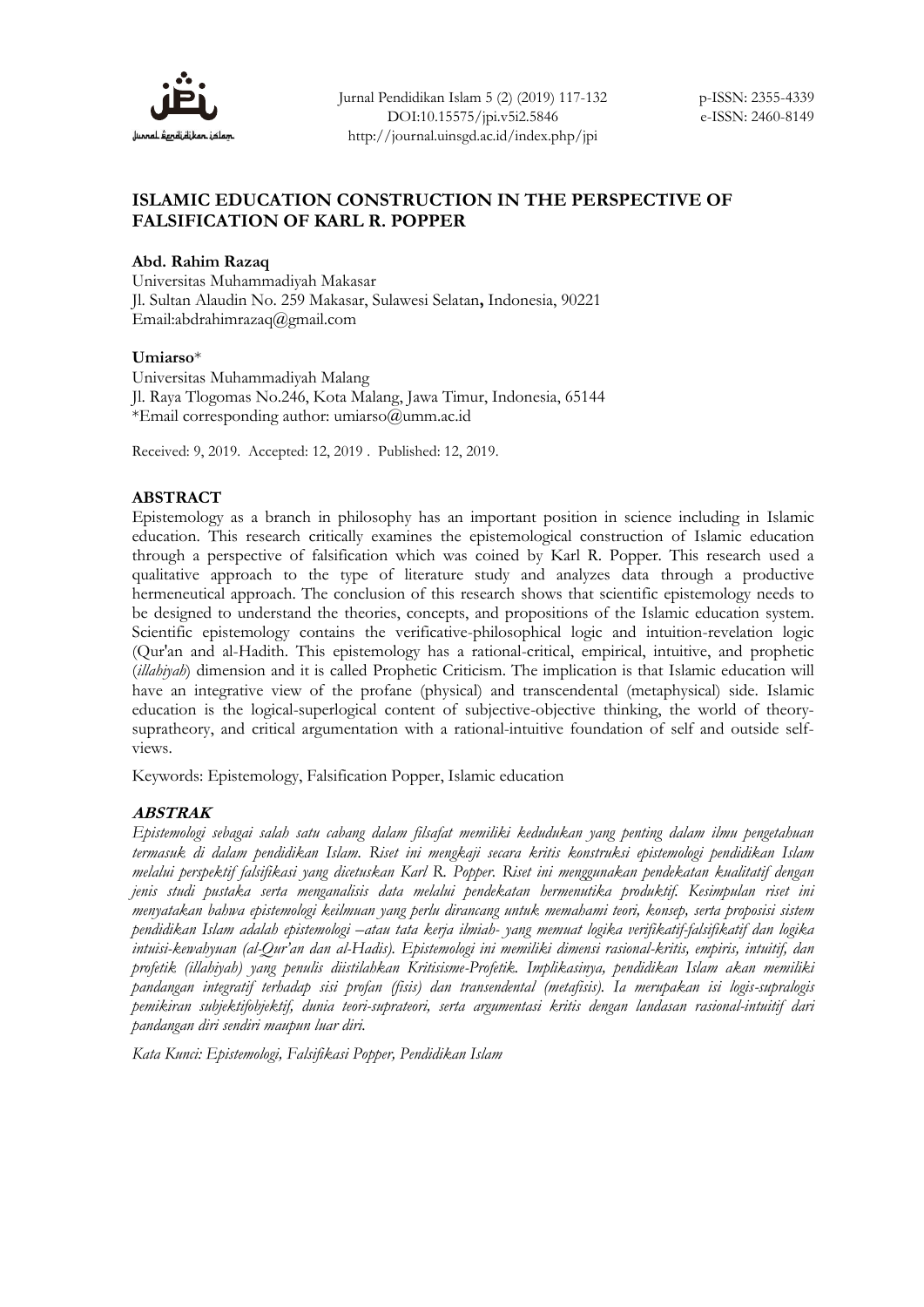# **INTRODUCTION**

Epistemology is a branch in philosophy and it has a very important meaning for the building of knowledge (Moser, 2002; Bianca & Piccari, 2015; Burhanuddin, 2018; Delic, 2017; Gallagher, 2005; Lechte, 2007; Qomar, 2007; Sodiq, 2017; Watloly, 2001). Therefore, in the world of education, epistemology has a strategic position to continue to develop educational concepts and theories (Humaidi, 2013; Rangkuti, 2019) including Islamic education theory (Hanafi, 2011; Rangkuti, 2019; Humaidi, 2013; Sumedi, 2009; Syaifudin, 2013). Moreover, Islamic education continues to be in the midst of a changing society and has an education subject who continues to be (being) and is in the process of forming themselves (Gallagher, 2005). It is normal if epistemology will continue to be used to develop educational theories. In addition to these two things, normatively, Islam also encourages people to think about and examine the dynamics of nature and humanity -this pattern is only possessed by *ulū al-albāb*  (Surah Ali Imran verses 190-191). Therefore, Islam explicitly explains that in developing science, the use rationality-empirical basis for epistemology is a possible way. Although this process consists of the levels of certainty, namely: through cognition, perception, and experience (Nor, 2003).

To develop some concepts, theories, and propositions, Islamic education uses the study of epistemology as its basic framework (Jalaludin, 2011). Islamic education in its epistemological building is not only designed as a humanitarian authority (such as rationalityempirical or intuitive) but also arises from a transcendental normative framework (such as revelation, inspiration, and guidance). These two slices (the humanitarian and normative authority of divinity) do not stand alone but are integrated with an epistemological unity (Arifin, 2014; Hery, 2008; F. Rahman, 1984; Rizal, 2016; Wahyuddin, 2018). Whereas to test the truth of concepts, theories, and the propositions produced, it is done by verifying through inductive logic. Experts try to gather the facts of the field as proof of the truth of the concept, proposition, or hypothesis. Some Islamic education experts explicitly support this concept include Daulay, 2014; Muhaimin, 2015; Muhammad, 1992; or Qomar, 2014. Even the figure of Ibn Taymiyah is a figure who believes in inductive logic-considered the only form of authoritative argument.

The emergence of conclusions about the truth of scientific theory in Islamic education has been objective. This level arises because scientific truth has been empirically proven through a series of experiments. In other words, scientific theories (concepts or propositions) are said to be meaningful, even to the extent that they have achieved scientific truth if they can be verified with sensory (empirical) data. In fact, the building of Islamic education science will be more solid if the truth is a lot of denials of the construction of concepts, theories, propositions, or hypotheses in it. Therefore, the falsification triggered by Karl R. Popper needs to be used as a perspective to test the construction of the truth of Islamic education. This is justified in one of Komarudin's (2014) writings which concluded that the philosophical principle of Karl R. Popper was very appropriate to be applied in various Islamic scientific studies, or research from Mohammad (Dochmie, 2018) which led to the conclusion that the Islamic sciences through the principle of falsification can be verified (the scientific dimension). Even in education, the principle of falsification is able to identify problems effectively, as summarized from the Margison, (2010) study.

The truth of a scientific discipline lies in empirical rationality as evidenced by verification. However, that truth is not a reality as long as the truth is not falsifiable. Therefore, in the context of the truth of the epistemology of Islamic education, the truth parameter does not lie in inductive verification but lies in falsifiability. This is exemplified by Popper (1992) through a statement about Geese having white feathers not the truth as long as gray geese are not found. This pattern or criterion is a demarcation line based on the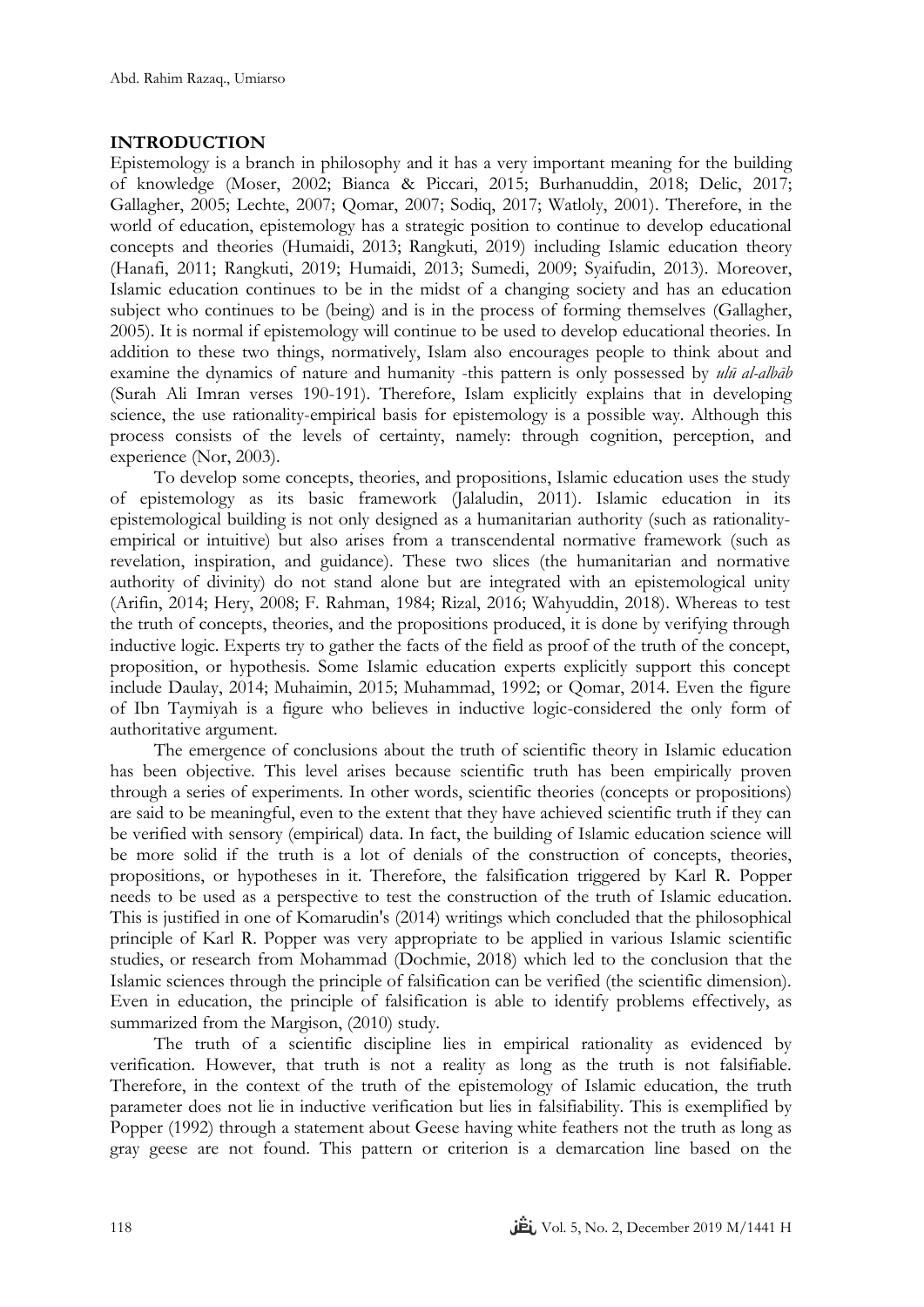asymmetry between verity and falsifiability. Therefore, universal statements containing propositions or hypotheses cannot be derived from a single statement but can be contradicted by singular revelation (Taryadi, 1991). That is, the construction of the epistemology of Islamic education to find the truth of a theory, propositions or hypotheses is not a "must" use to the principle of verification.

Principle is actually the source of problems in the body of Islamic education itself. The reason is in the principle of verification, according to Popper (1962), a theory will result in positive dimensions, so it is possible to distinguish between empirical and metaphysical knowledge and/or to give limitations to science and pseudoscience. Therefore, there are at least two problems that arise in this domain, namely: *first*, the verificative principle only leads Islamic education experts to focus on the facts that correspond to their propositions or hypotheses. The verificative principle ignores the facts of anomalies that are contrary to their propositions or hypotheses because they only collect appropriate empirical evidence. *Second*, the compilation of theories, propositions or hypotheses that exist in Islamic education will be partly considered pseudoscience (metaphysics) because they do not have empirical truth (rational-verification). Therefore, the epistemological construction of Islamic education does not only look at the positivistic-verification side, but the other side also needs to be weighed by the Karl R. Popper falsification approach. Thus, this research focuses on the epistemological construction used to build Islamic education's knowledge. This research brings out into the question: What is the epistemological construction of Islamic education in the philosophical perspective of Karl R. Popper? The basis for finding meaning from the epistemological framework of Islamic education is seen from the philosophical point of view of Karl R. Popper.

## **METHOD**

This research used a qualitative approach applying library research. Data were collected through library research. The analysis of data applied a productive hermeneutic approach. That is a method for producing new interpretations by interpreting the text (symbol) of philosophical thinking in the context when the researcher reads it through the philosophical perspective of Karl R. Popper.

#### **RESULTS AND DISCUSSION**

#### **An Overview of Karl R. Popper**

Karl Raimund Popper was born in Vienna on July 28, 1902. He inherited his interest in philosophy from his father, Sigmund Carl Popper. At the age of 16, he left his school "real gymnasium" because he thought that the lessons were not interesting. Then he came to the University of Vienna and in 1922 and he was accepted as a student. For several years he embraced the communism then he decided not to follow it. Popper's rejection of [Marxism](https://en.wikipedia.org/wiki/Marxism) during his teenage years left a profound mark on his thought. He had at one point joined a socialist association, and for a few months in 1919 considered himself a [communist.](https://en.wikipedia.org/wiki/Communist) He did not simply accept an uncritical dogmatism and he became anti-Marxist for a lifetime. His encounter with Marxism was acknowledged as one of the important events in his intellectual development.

In 1919, Popper heard what Einstein was doing and this event dominated his thinking. He once listened to Einstein's lecture in Vienna and was interested in Einstein's theory which could not be sustained if it failed a particular test. He looked for experiments whose compatibility with his predictions did not mean to confirm his theory. Mismatch between theory and experiment will determine whether the theory can be maintained or not. According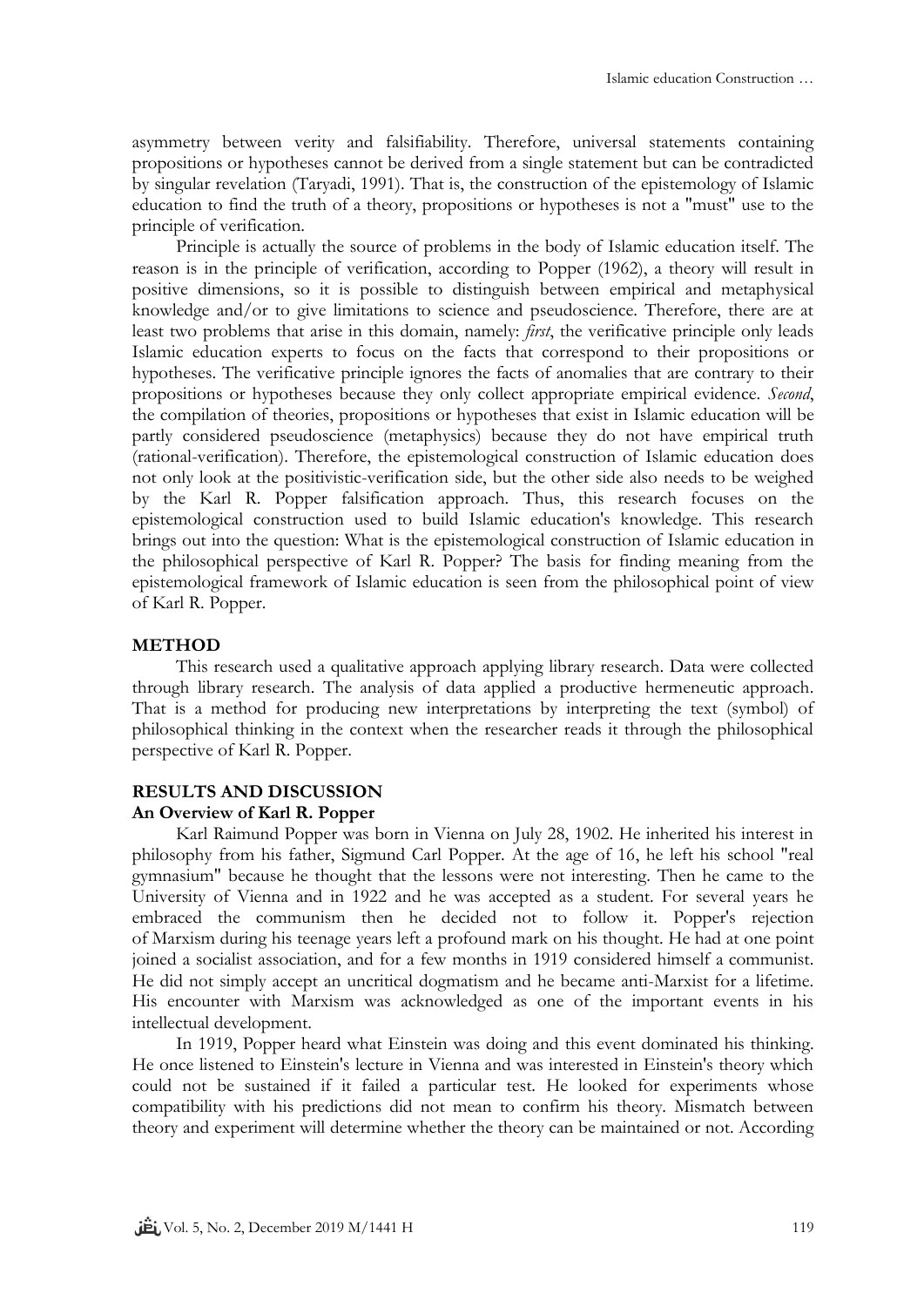to him, this attitude is different from the dogmatic Marxist attitude which seeks to look for justifications (verification) of its flagship theory.

His most important works in the field of [social science](https://en.wikipedia.org/wiki/Social_science)—*[The Poverty of Historicism](https://en.wikipedia.org/wiki/The_Poverty_of_Historicism)* (1944) and *[The Open Society and Its Enemies](https://en.wikipedia.org/wiki/The_Open_Society_and_Its_Enemies)* (1945)—were inspired by his reflection on the events of his time and represented, in a sense, a reaction to the prevalent [totalitarian](https://en.wikipedia.org/wiki/Totalitarianism) ideologies that then dominated Central European politics. His books defended [democratic liberalism](https://en.wikipedia.org/wiki/Democratic_liberalism) as a social and [political philosophy.](https://en.wikipedia.org/wiki/Political_philosophy) They also represented extensive critiques of the philosophical presuppositions underpinning all forms of [totalitarianism.](https://en.wikipedia.org/wiki/Totalitarianism)

Popper thought that Einstein's theory, as a theory properly grounded in scientific thought and method, was highly "risky", in the sense that it was possible to deduce consequences from it which differed considerably. The nature of such theories made it impossible for any criticism or experiment—even in principle—to show them to be false. When Popper later tackled the [problem of demarcation](https://en.wikipedia.org/wiki/Demarcation_problem) in the philosophy of science, this conclusion led him to posit that the strength of a scientific theory lies in its both being susceptible to falsification, and not actually being falsified by criticism made of it. He considered that if a theory cannot, in principle, be falsified by criticism, it is not a scientific theory.

## **Philosophy of Karl R. Popper: Falsification**

In general, the philosophy of Karl R. Popper is more patterned as a counter to a positivistic ideology that tends to develop inductive thinking methods. In the philosophy circle of science, he is considered to exist against various thoughts or ideologies that break all knowledge through verification. He considered the inductive method unable to distinguish between science and pseudo-science; between empirical science and non-empirical science (Berkson & Wettersten, 2003). He even considered that the method could not distinguish the system between empirical science and logic, and mathematics as metaphysics (Popper, 1992). These thoughts are the starting point of the philosophy of science of Karl R. Popper. However, he asserted that the opposing thoughts were logical thinking; as he stated that he was very rationalist in criticizing the opinions of others and he was willing to accept criticism and learn from the criticism (Popper, 1983).

Karl R. Popper thought was not free from criticism. Thomas S. Kuhn describe the criticism to Popper. He stated, Popper had twisted the facts by parsing the emergence of empirical science through hypothetical paths and new falsifications were arranged. This effort was commonly carried out as a general effort in empirical science, after which Popper put forward a number of examples in the history of science to be used as evidence of defending and defending his assumptions (Kuhn, 1993). This criticism indicates, Popper's view was able to influence the basic framework of validation of the truth of science. The opinion of Thomas S. Kuhn provides a point of clarity on the basis of philosophy developed by Karl R. Popper who tried to develop science through criticism based on empirical facts. Therefore, the empirical criticism of Karl R. Popper appears not based on assumptions that were born in a vacuum, but it arises from the dialectic between the inductive-verification method and falsification.

The dividing line (between verificative-inductive and falsification) is what is said to be a demarcation criterion. The verifiable principle explicitly and strongly rejects knowledge that is not based on real facts, including rejection of metaphysics because it does not have a real empirical source of facts and is finally claimed to be meaningless. Through the demarcation criterion, Karl R. Popper could sort and distinguish between science and pseudo-science; between real science and fake science. Because he considers inductivism to put the position of the principle of science into static. There are conditions that need to be fulfilled by "something" considered to be science, according to inductivity, namely: observable,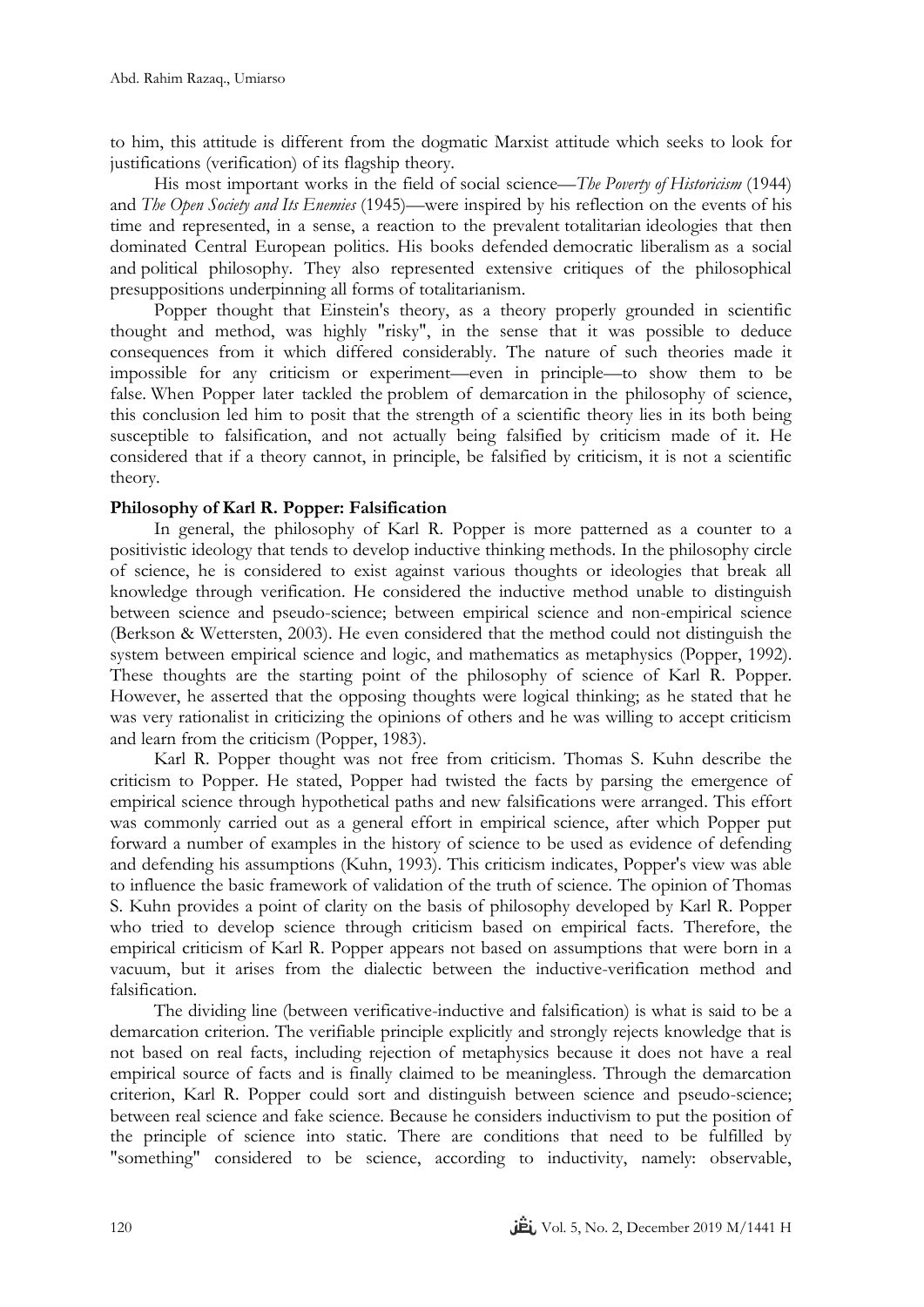repeatable, measurable, testable, and predictable. And it turns out that stability only breeds chaos and stagnation in discovering new knowledge, including in the knowledge of Islamic education.

Based on this description, the philosophical thinking of Karl R. Popper's knowledge is indeed very interesting to use in the construction of knowledge of Islamic education. Because in Islamic education not only worldly orientation arises but also there is a religious orientation. It is these two orientations that need to be weighed using a falsification framework to see nonempirical-verification scientific facts (i.e. eschatological metaphysics). This thought arises not only based on the material framework of Islamic education knowledge but also arises from the material thinking of Karl R. Popper himself. The development of Karl R. Popper's philosophy can be divided globally into two periods, namely: the period of crisis rationalism (methodological) and the metaphysical period (Schipp, 1974). The methodological period includes the fields of induction, demarcation, and falsification; while the metaphysical period speaks of the world (Taryadi, 1991).

In the aspect of methodology, falsification serves as a form of strong criticism of neopositivistic position itself and as a solution or alternative. Therefore, falsification offers ideas in which there are criticisms to test errors in theory or science. The more theory or science survives from criticism or from an effort to uncover its mistakes, the more corroborative (reinforced) the existence of the theory will be. In the view of philosophy, there is no theory or science that has definitive or final truths, only propositions or hypotheses (temporary guesses). That is, the principle of falsification confirms that the power of a theory, proposition, or hypothesis is not determined by the level of validity/truth of the theory, proposition, or hypothesis, but it is determined by the power to prove its error (proof of error) (Popper, 1962). From this, the application of the deductive method for testing the reliability of a theory is very possible, therefore science will continue to develop.

### **Epistemology of Islamic Education**

Epistemology is a branch of philosophy that breaks down critically about science (Bagir, 2017; Maksudin, 2016; Ravertz, 2014; Tafsir, 2010). Epistemology is considered as a philosophy of knowledge because it enables to discuss the construction of knowledge starting from its origin, its boundaries, the nature, methods, and validity of that knowledge. It can be said as philosophical science that is specifically geared to get the essence of knowledge. When it comes to discuss the epistemology, one should understand the epistemological material object, namely knowledge; while the formal object is the essence of knowledge itself. The discussion starts from the meaning of knowledge, the process of growth and development of knowledge, kinds of knowledge, and methods in knowledge (Asy'ari, 2001). Therefore, the methodology is used to compile knowledge in accordance with the standards of truth, theories, propositions, or hypotheses.

In this context, the discussion of the epistemology of Islamic education is more oriented towards approaches that can build knowledge or theory of Islamic education. The epistemology approach is the most possible entity to develop Islamic education knowledge in terms of theoretical and applicative. Scholars who examine epistemology in various disciplines have been emerged like Bagir, 2017; Effendi, 2013; Mujahidin, 2013; or Yazdi, 1992. In Islamic education, the study of epistemology has also been written by several figures, namely Abdullah (in Mulkhan & et.al., 1998); Ahmad & Lubis, 2017; Syaifudin, 2013; Widiyanto, 2017). This indicates that epistemology has a strategic role in developing science, particularly Islamic education. The development of science is also increasingly confirming the existence of epistemology as a part that must not be abandoned. Naturally, if the philosophical study of Islamic education is more often parsed on the epistemological dimension than ontological and axiological dimensions. Therefore, this study at this level -read axiological- explore an area that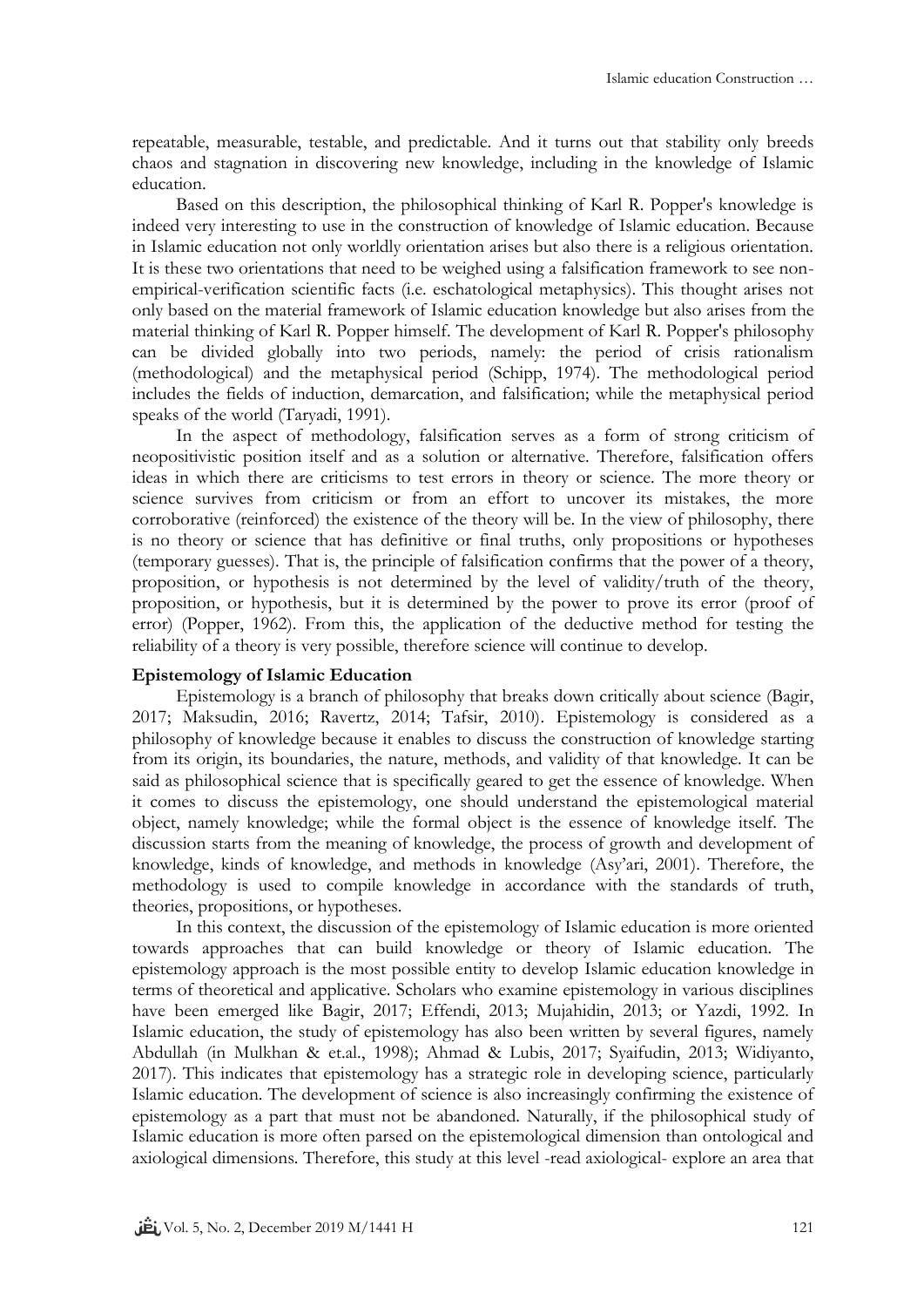is rarely investigated in Islamic religious education (Umiarso & Makhful, 2018) and Islamic education and philosophical Sufism (Umiarso, 2019).

Qomar (2014) formulates five kinds of epistemological approaches to building Islamic education that guides to the attainment of piety or human closeness with God. The five epistemological approaches include the rational method (*manhaj 'aqlī*), the intuitive method (*manhaj żauqi*), the method of criticism (*manhaj naqdī*), the comparative method (*manhaj muqārani*), and the dialogical method (*manhaj jadalī*) (Qomar, 2014). Suyudi (2005); Umiarso & Asnawan (2017) divides three types of approaches, namely; empirical methods, logical methods, and intuitive methods or revelations. These epistemological approaches are essentially functioning to foster and increase the awareness of the subject of education about knowledge. In essence, the subject of Islamic education in developing theories or knowledge of Islamic education emphasizes not only the results but also the process of how to obtain them. Therefore, epistemology provides a comprehensive, detailed and intact understanding.

Islamic education cannot be separated from the framework of the methodology -read epistemology to build a true knowledge. Sources, objects, and methods should be understood and examined in order to be able to obtain and build theories in Islamic education. Although between Islamic education and conventional education has a different pattern, especially at the source and method. The source of Islamic education is the verses of *qawliyyah* (the Qur'an and the Hadith) and *qawniyyah* (the universe). While the method for obtaining the truth continues to integrate between profane values -humanitarian authority- with the normative value of divinity. In constructing the truth of knowledge, as in Arifin's thought, it still follows scientific thinking based on Islamic values Ghofur (2016). So, the epistemology that is built does not let go of profanity values as an arena for the struggle of Islamic education theory. This is in line with the development of al-Farabi's educational philosophy pyramid, namely the internalization of naturalism, nativism, and empiricism.

The main characteristics of the epistemology of Islamic education are strongly tied to the normative value of verse *qawliyyah*, and place it as the ultimate paradigm. In this realm, the epistemology of Islamic education is integrated and framed with these prophetic values, even though theories, propositions, or hypotheses arise through a rational-empirical or positivisticverification pattern. With a dialectical-consultative or confrontational-contradictory pattern, Islamic education continuously integrates empirical-rationality (as a Hellenistic basis) with doctrinaire-normative revelations (as the basis of Semitic). With this understanding, the Qur'an and the Hadith are able to give birth to the construction of knowledge of Islamic education that is able to understand reality (social-humanities) the way the Qur'an and the Hadith are able to understand the reality. Knowledge of Islamic education through integrative epistemology is expected to be able to educate and enlighten human civilization.

Epistemology which are discussed with integration based on processes involving logical implications is built by removing dichotomous paradigms. In fact, it also fosters knowledge that is submitted to prophetic ethics *amr ma'rūf*, *nahi munkar*, and *tawḥīd*; this epistemology which is said in one of the research is able to bring up a generation of moslems who are righteous in religion as well as science and technology (Yusuf, 2015). However, most Islamic education experts tend to carry out a positivistic critical-procedural analysis. Logic, hypothesis, and verification are terms that cannot be taken away in analyzing Islamic education knowledge. As if the corrective parameters of the truth of knowledge can only be proven through these procedures, namely inductivity mindset. It is this mindset that encourages empirical observation and experience metamorphosed into evidence and parameters of knowledge objectivity. In fact, withdrawing singular statements into general needs to be tested using a falsification framework (Berkson & Wettersten, 2003). Including knowledge of Islamic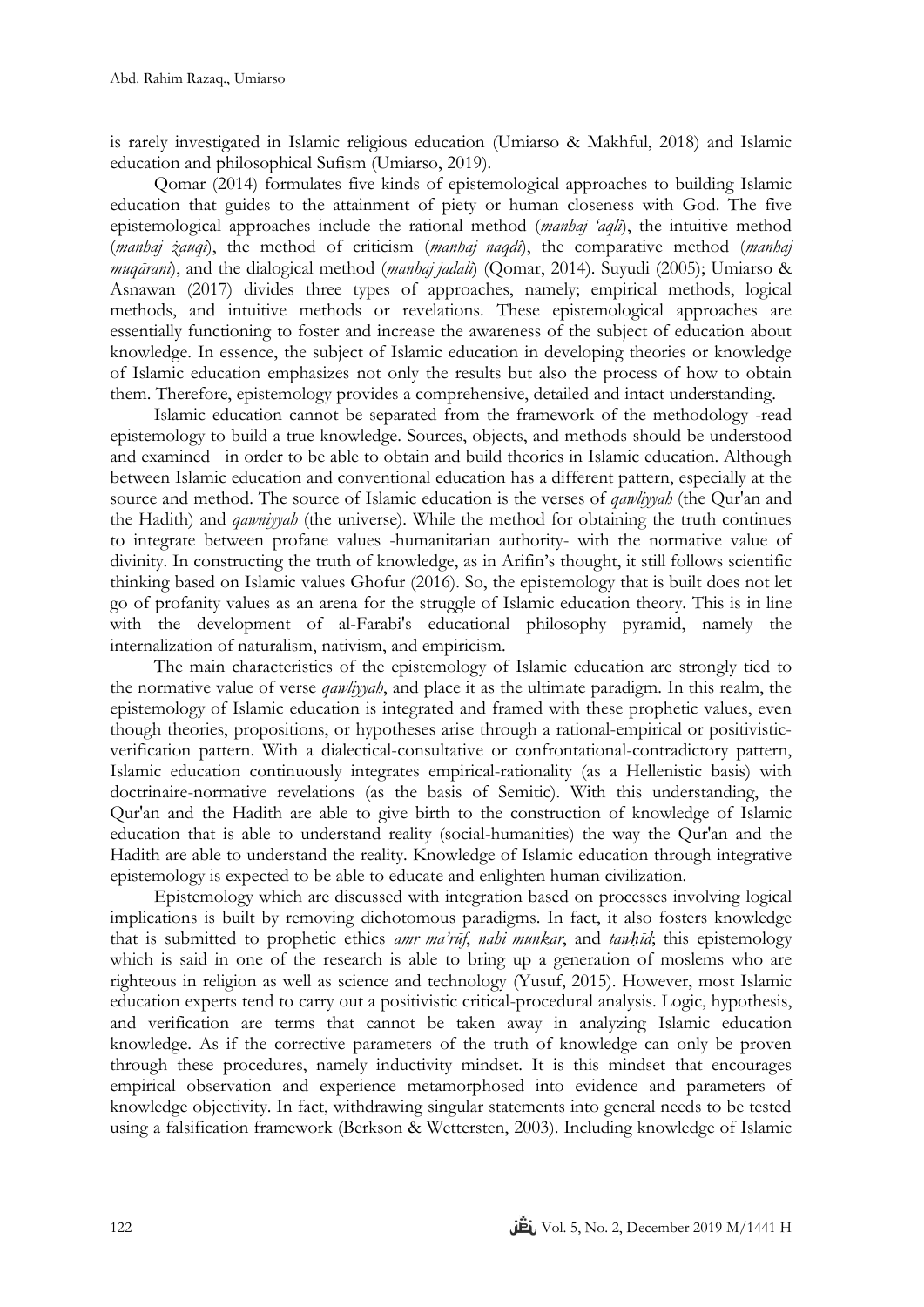education cannot be balanced without using a framework of falsification in order to know the level of truth.

#### **Islamic Education Perspective of Falsification**

Epistemology in Islamic education is needed as a medium to realize the goals that are aspired. In terms of epistemology, according to Widiawati's (2019) Islamic education is expected to reflect the process of forming students who are able to apply their knowledge into their attitudes and actions. Indeed, conceptually, the epistemology of Islamic education has comprehensive characteristics, foundations, and sources, so it is very different from the epistemology of Western education which tends to be partial. Western education prioritizes critical, empirical, and theoretical dimensions, while Islamic education adds one dimension, namely the *illāhiyah* dimension. Therefore, the final orientation of the epistemology of Islamic education is the degree of devotion and the human approach to God (Matin & Sahed, 2017; Siswanto, 2011) or the benefit of humans in the world and the hereafter. These four dimensions certainly exist in Islamic education, which Sumedi (2007) termed the wisdom criticism.

Islamic education is designed not only to focus on the development of worldly potential -material or physics- but also to embrace aspects of end -immaterial or metaphysics. Based on the ontology framework, Islamic education recognizes being in two domains, namely physics and metaphysics. While on the side of axiology it does not emphasize the realization of pragmatic worldliness but afterlife too. Likewise, the epistemological aspect, the construction of knowledge of Islamic education depends on the power of ratio and empirical or empirical rationality and depends its truth on two normative forces, namely the Qur'an and the Hadith (Sunna). Clearly through this framework, Islamic education can not only be proven through rational-empirical processes, but also at the same time there is an intuitive-metaphysical proof. Therefore, Hanafi (2011) stated that because between science and con-science is a unity, then when developing and exploring concepts of theories and practices it does not stop at the fact but it also needs to be in the fact behind the fact; so there needs to be a definition of metaphysical meanings in each physical proposition.

In a positivistic view, what is stated as a science is a concept, theory, or proposition that can be proven empirically, because positivistic views only consider "*ontos*" which can be observed positively, namely sensory. In Islamic education, "*ontos*" is not as reality, but it is a sign of the existence of ultimate reality (God). Islamic education treats "*ontos*" integratively -it does not separate between physical and metaphysical dimensions; between material and immaterial. However, this does not necessarily make Islamic education enter and lock itself in the view of esotericism and only holds strongly the mystical-sufistic intuition epistemology and subject-essential evaporation. Islamic education still holds strong the urgency of rationalempirical perceptions which guarantees an objectification of objectivism and universalism as its epistemological basis. In the epistemology of Islamic education there are two types of knowledge, namely Kasbi and Ladduni. However, Kasbi science appears to remain based on the positivistic-verification basis.

In Kasbi's science, the chaos of scientific work procedures determines the validity of the truth that is built and the epistemological emphasis is very thick on positivistic. Therefore, Kasbi science does not come at the truth of objective substance which is integrative "*ontos*" and only reaches the degree of validity of epistemology by using a manipulative-benefit approach. In fact at this time, Kasbi's science designed in Islamic education is the result of theories, propositions, or hypotheses that have been verified through inductive-empirical logic. In fact, the scientific anatomy that composes Islamic education cannot always be proven using that logic, as about the dimensions of aqeedah -the concept of divinity, heaven and hell, angels, or jinn- which cannot be materially -empirically verified. That is, in this realm it cannot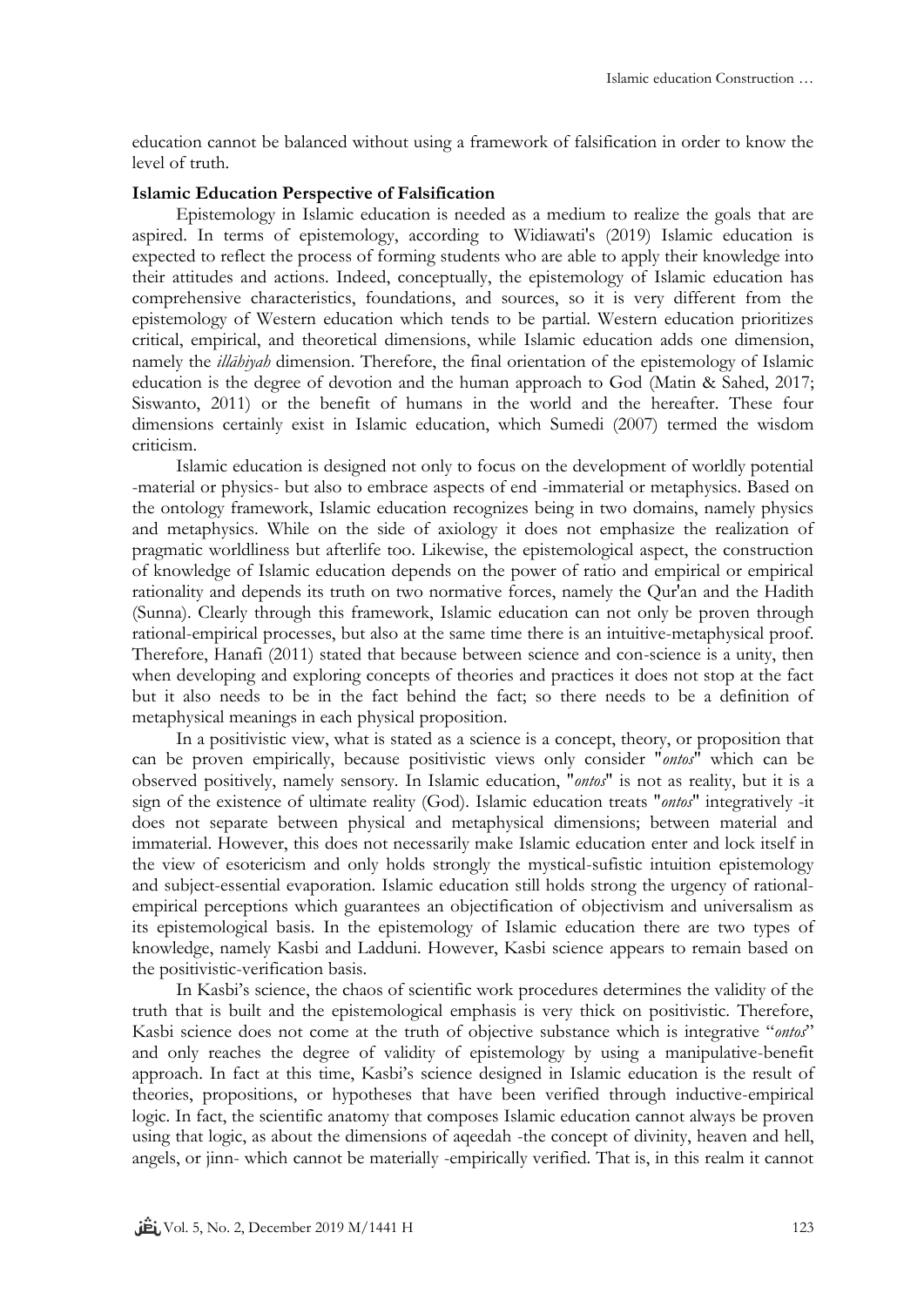be proven through inductive inference as in science. Thus, the anatomy of Islamic education cannot be fully verified through particular inductive proofs. Even so, when it cannot be proven it does not mean that Islamic education cannot be regarded as science; there is the highest fact behind the facts. As it has been done by a researcher when examining the facts of diversity and godliness behind the reality of "*nista*", namely the reality of 'Ayam Kampus'*/*sex workers (Rijal & Umiarso, 2018); like other writings that see explicit feuds and implicit integration between sharia law entities and Sufism (Rijal & Umiarso, 2017).

In terms of positivistic-verification, the truth of Islamic education material-fasting, will not be proven through the rational-empirical dimension. Therefore, Islamic education cannot be said as a science, but it can be said as a deceit science or false science; although it was able to bring the subject of Islamic education to the highest reality that is the divine reality -humans who transform themselves into "God" (Rijal & Umiarso, 2018). It cannot be denied that Islamic education through inductive verification can be said not as a scientific discipline categorized as pure science with particular, materialistic, and rational-empirical characteristics. Because it is not able to be proven rational-empirically which demands particular materialistic proof, or objectivity has been attempted in the general direction. In this framework, the line of demarcation between science and pseudo-science -falsification- which Popper triggered becomes very relevant so that we can distinguish both of them.

As a science, of course, falsification cannot be separated from the effort to test the construction of concepts, theories, or propositions in Islamic education. It means that testing the truth through systemic and massive denials is needed to strengthen Islamic education as a science, framework or education system. It is clear that Islamic education will be considered legitimate as a science if it has been placed on a rational asymmetric line between variability and falsifiability. On the other hand, it needs to be verified by inductive logic, and also needs to be falsified through deductive logic that can deny the construction of the concepts, theories, or propositions itself. The function of falsification is able to sharpen the implementation of Islamic education. Clearly, falsification does not mean as a systemic and structured effort to reject overall concepts, theories, or propositions in Islamic education.

The construction of Islamic education is a scientific discipline, then the truth is relative insofar as there have not been found anomalies that influences it. Islamic education in this area is only a temporary assumption (hypothesis) that is not final and very open to criticism or even replaced by other educational systems. In this context, the doctrine of Islamic education about the greatness of the behavior of the prophet Muhammad (knotted in four characteristics, namely *tablīgh, faṭānah, amānah,* and *ṣiddīq*). This great personality should be sought "records" -especially the four traits- to test the truth of these concepts, theories, or hypotheses; and more "no records" are found, more the truth is. This effort by Popper is termed the thesis of refutability that is, a concept, theory, or proposition (hypothesis) if there is a space or gap that allows criticism and denial. Obviously, to test the truth of Islamic education it is necessary to put inductive rationalization as an entry point and to test the objectivity, it is necessary through deductive rationalization. In this area, critical efforts through proof of "right" or "wrong" become the basis of the demarcation of science and the pseudo-science (Popper, 1962), included in the Islamic education system. This domain is what Popper says as a critical phase.

The effort can actually be done by using the epistemological-methodical trilogy of Islamic education, namely *bayānī*, *burhānī*, and *irfānī*. The burhani method (empirical-rationality) is designed to look for loopholes in "notes" of concepts, theories, or propositions that arise from the results of hermeneutical ijtihad *(bayānī)* toward normative texts (the Qur'an and the Hadith). The Qur'an itself in the QS. Ali Imrān [3]: 190-191 has suggested that always think of the signs that exist in the universe through rationality to usher in the entity of faith-*Tawḥid-*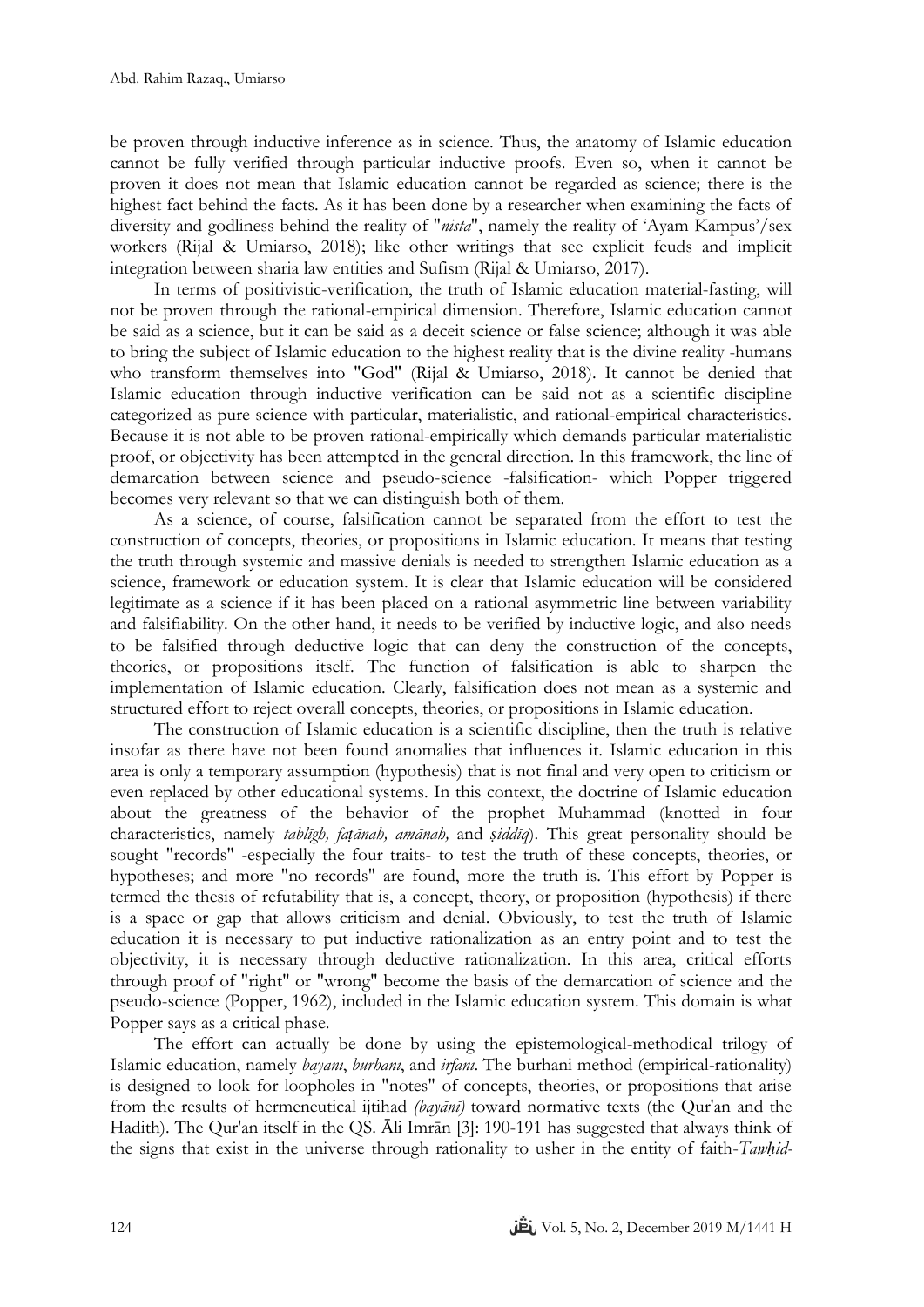human; this is called in term *ulū al-albāb*. Through this procedure, Islamic education -as well as the Qur'an and the Hadith- increasingly affirmed by the existence of truth in the realm of humanity, because it has exceeded the phase of "error" that cannot be realized. Whereas *irfān*ī (intuition) confirms the results of the falsification subjectively to arrive at enlightening knowledge; in other words, discursive knowledge needs to be integrated with the knowledge of intuition -the values of spirituality, e.d- so that concepts, theories, or propositions can contribute to human life. This can be seen from the research findings of the author, the *kiai's* leadership effective in developing pesantren educational institutions, including culture in Islamic boarding schools on the basis of spiritual values -or Islamic values (Umiarso, 2018).

People tend to view the dimension of intuition which is closely related to the entity of metaphysics as an unscientific fact. The objective scientific truth states that the final claim is a lie and it is criticized by Karl R. Popper, Thomas S. Kuhn, Richard Rorty, or Paul Feyerabend (Syamsuri, 2013). Islamic education in this field needs to establish itself as an educational system that cannot be denied and functioned by the benefits of the subject of education. Therefore, it affirmed itself in front of scientific skeptics through various forms of rejection, or even with a test of proof of the error. For example, the relevance of Islamic education values in millennial society with the conclusion "through internalizing the values of Islamic education, society X has a strong character". This conclusion is an empirical fact which can be proven by disablement or errors through tracking X community members who have weak characters. If in reality there is no community member with a weak character, then the conclusion is considered wrong. Through proof of this error, Islamic education does not stand on an ignorance assumption or on the basis of mere conviction, but it stands firmly on the foundation of proof of truth through pre-verification verificative-inductive and continued deductive-falsification.

People today are still not accustomed to using the pattern of falsification as an alternation of scientific work procedures for Islamic education. They only recognize a concept, theory, or proposition, if there is something that strengthens, confirms, and justifies its existence; and even they thought, knowledge was confined in the midst of facts that he could not overcome. Though logical positivism indivisivism will not be able to load all the material and dynamics of Islamic education. One of the unique features of Islamic education, fosters educational theories from creative imaginations that emerge from socio-historical wombs and normative texts (the Qur'an and the Hadith). Testing its theory not only confirms, but also finds the validity of educational theory -this is what Popper, (2002) said as an epistemology of open society. It is clear if the scientific theory of Islamic education emerges based on findings or allegations that appear bold to be eliminated if it is contrary to empirical reality. This is what has been epistemologically said by Karl R. Popper in the Philosophy of Science (Mace, 1957). These two thoughts can be distinguished as shown in the following table 1.

| Framework              | <b>Empirical Logic</b>                                     | Karl R. Popper Logic                                                                                                 |  |
|------------------------|------------------------------------------------------------|----------------------------------------------------------------------------------------------------------------------|--|
| Theory                 | verification<br>Require<br>rationalism-empiric (inductive) | through Require falsification through deductive<br>approach                                                          |  |
| (Islamic<br>education) | theology (meaningless)                                     | Free from the reality of metaphysical Opened from the reality of metaphysical<br>theology (meaningful) or heuristic. |  |

| Table 1. Though Empirical and Karl R. Popper Logic |  |  |
|----------------------------------------------------|--|--|
|                                                    |  |  |

To be precise, it can be said that in the construction of knowledge of Islamic education it cannot be acknowledged without a revelation or otherwise cannot be exposed without empirical rationality. In this section, it is clear that Islamic education cannot be separated from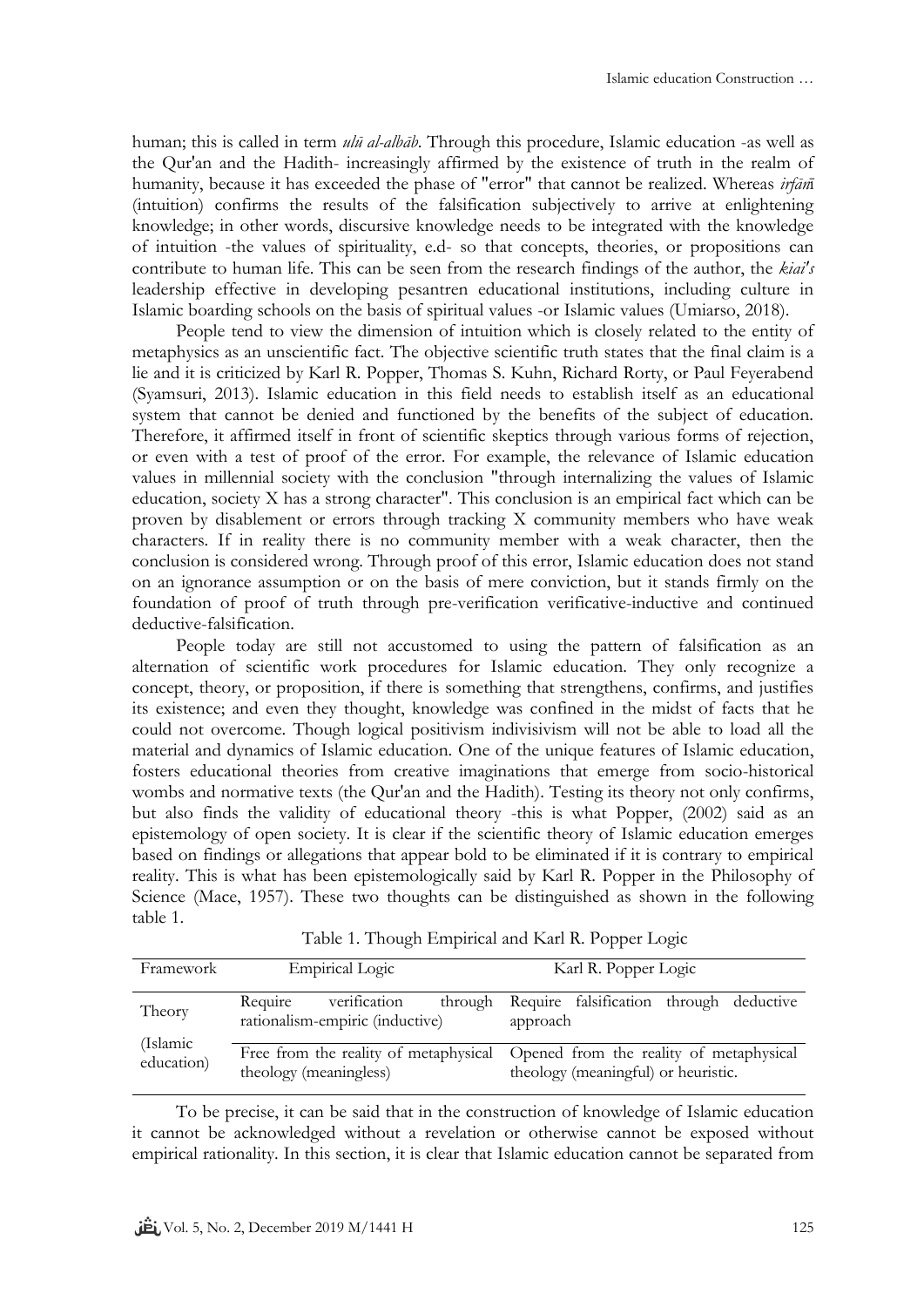the divine (transcendental) dimension; so the science of metaphysics (such as about the Book, the Angels, the Prophet, especially Allah) is the basis of the theory of Islamic education. However, we need to recognize that Islamic education in Greek influence began from the thought system and the substantial analysis of ideas which tend to be intuitive in terms of understanding; Fauzan & Fata (2018) research states that the classical Islamic tradition of the majority comes from Greece, especially Hellenism; or Roy's (2004) work which revealed that Aristotle's logic inspired the basic framework of *qiyās* in *uṣūl al fiqh* which was initiated by the Imam of Shafi'i. Thus, the metaphysics of Islamic education is not seen as a pseudo science (pseudo science); precisely metaphysics is shown as something universal, objective and truth is untestable -cannot be proven- (Fuller, 2006; Latif, 2016; Muhadjir, 1998; Wattimena, 2008); and refutable.

Moreover, as Popper said, sains itself has become appear from the idea of metaphysical which examined by empirical realities (Walker, 2019). Therefore, Islamic education can be appeared as a slices of physical reality and universal objective metaphysics. It a common if Islamic education has become an inseparable science wth metaphysical realities, because of these two reasons (empirical-physics and metaphysics) which stands on ontological unity. In this context, researcher agreed with Popper (1992) effort in deleted "the barriers which separate science from metaphysical speculation". In the fact of Islamic education, science appears from the basic of transcendental unity ideas (*kawniyyah* and *qawliyyah* verses). The cultivation of Islamic education as a science clearly not a partialistic theme which separate the metaphysics; or regard the methaphysics as an non-scientific realities, because it is not emphirical and rational (condition from positivism ontological science). So, factually, the truth of Islamic education will appears from deductive saintific framework; Therefore, Popper, (1992) is not believes on the truth of science quo status which based from logical inductive.

Islamic education construction is pressing on integrated religion knowledge or include rational-empirical knowledge (Islamic science and the humanities). Actually, these aspects were an absolute righteousness from Popper's science perspective; that is science which not separate science that does not separate verifiable reality (physical) and "only meaningful" (metaphysical). The implication is, although in Islamic education there is a reality that is included in non-empirical and non-rational theory, it does not mean that Islamic education is not scientific (as science). In Popper (1992) language, "no matter how many instances of white swans we may have observed, it does not justify the conclusion that all swans are white".

The emergence of science -read the science of Islamic education- from the womb of revelation or metaphysics is a form of absoluteness. Popper himself strongly believes in the construction of science that emerges from the dimension of metaphysics, but with an emphasis on mindfulness; in Surat Āli Imrān verse 7 is said to be *ulū al-albāb* -that is, people who only use their minds will be able to take lessons from the verses of *qawliyyah* (religion) and *kawniyyah* (science). In line with this, Hidayatullah's (2019) research is said to be the dynamics of relations between science and religion with a form of conflict, independent, conversational, or compatible relational. Even the emergence of science -read the science of Islamic education- from the womb of revelation or metaphysics is a form of absoluteness. Popper himself strongly believes in the construction of science that emerges from the dimension of metaphysics, but with an emphasis on mindfulness; in Surat  $\overline{A}$ li Imrān verse 7 is said to be *ulū ulū al-albāb* -that is, people who only use their minds will be able to take lessons from the verses of *qawliyyah* (religion) and *kawniyyah* (science). This sweeping in Hidayatullah's research is said to be the dynamics of relations between science and religion with a form of conflict, independent, conversational, or compatible relations; which has been realized in the applicative form of Islamic religious higher education institutions by M. Amin Abdullah or Imam Suprayogo; or on institutional governance (Irawan, 2014; Arsyad, 2006). There are also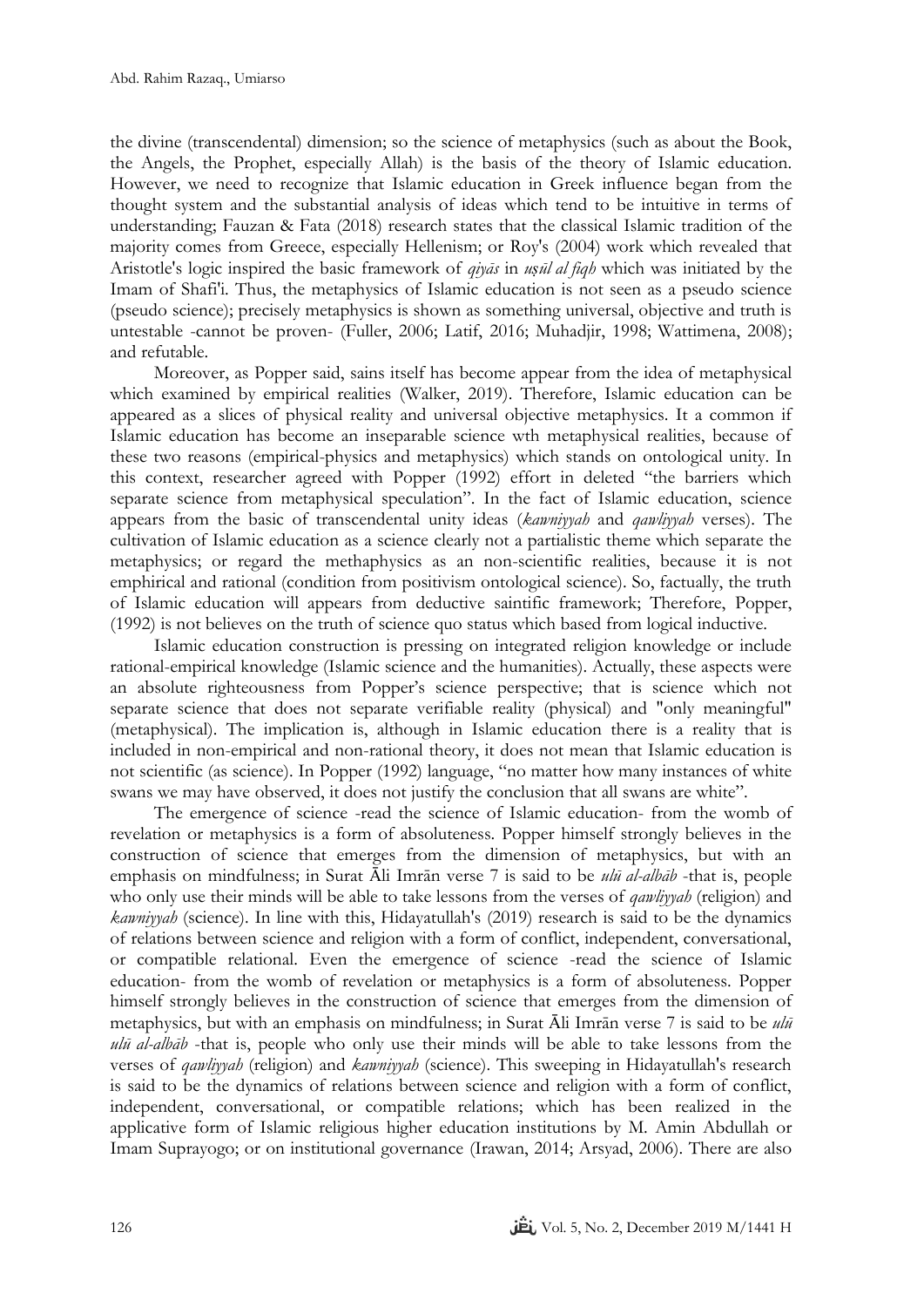those who propose an integration mode -between science and religion- in the curriculum in Muslim societies (Thobani, 2007).

Therefore, Islamic education needs to be parsed from the physical ontological framework to metaphysics. Because of this dimension opens meaning to be seen, so that the physical reality (the fact behind the fact) is a metaphysical normative locus on every construction of the theory of Islamic education. The theory of Islamic education does not have to be built from the fact of materialistic-empirical reality -but reality in this context must be falsifiable (Popper, 1992), but also from a metaphysical-intuitive framework. The implication of this attitude, Islamic education philosophy (*Filsafat Pendidikan Islam*) will emerge as a critical reflection on the construction of theories, concepts, or propositions; and as a dissection of mixing psychological and epistemological problems in Islamic education. Likewise in Islamic education (*Ilmu Pendidikan Islam*), the theories that arise based on the critical aspects of rationality (reasoning) as an alternative solution to educational problems can be tested through empirical experience while remaining in the normative anchor of the Qur'an and the Hadith. It is not an exaggeration if the two courses will be more meaningful to build a non-dichotomic Islamic education system that unites between science and non-science through a prophetic-based line of demarcation.

## **Prophetic Criticism: Breaking the Progressive Islamic Education**

Although the concept of falsification developed by Karl R. Popper was able to be a counterweight to the outbreak of the logic of empiricism (positivistic), but this concept tends to perceive the same between the humanities social sciences with natural sciences. The scientific work that is the basis of the thought of the concept of falsification is an objective and rational framework; like positivistic logic. Therefore, this method of scientific work is not fully applicable in the context of Islamic education theories. There are several underlying reasons, including; First, Islamic education theory, concepts, or propositions are not always objective to say as science. One example, Islamic ritual doctrines such as prayer, fasting, or hajj which have axiological subjective nuances in each "subject". Finally, the values in it accumulate towards absolute objective truths; this is actually acknowledged by Popper (1992) through the statement *"only in our subjective experience, in our subjective faith, can we be" absolutely certain"*. And secondly, the doctrinal framework that exists in Islamic education does not all have a scientific rational dimension. Islamic education tends to contain irrational dimensions if it is included in the standards of science, as prayers have "upside down" and relatively irrational movements; or Hajj which has certain rituals that are also irrational.

These characteristics show that Islamic education is a complete set of educational theories. Therefore, scientific epistemological thinking that needs to be designed is the framework of the education system that is able to contain the logic-verification logic, as well as the intuition-revelation logic (the Qur'an and the Hadith). So the epistemology is one that has a rational-critical, empirical, intuitive, and prophetic (*illāhiyyah*) dimension; the author is termed Critical-Prophetic. This framework provides a wide space for optimizing the role of ratios and senses and intuition to critically analyze the dynamics of humanity, experience, and prophetic texts. On the one hand, the prophetic dimension also directs educational theories integrated with religious values, so that they always give birth to the rhythms of humanity's benefit in the world and the hereafter.

Based on this framework, ratios, senses and intuition are better understood as revelations -transcendental dimensions- and the universe -profanistic dimensions- for the life of the subject of education. The implication, between revelation and the universe will be more meaningful and functional for Islamic education to construct theories, concepts or propositions in itself. Islamic education will not emerge from the womb of mere revelation which releases the profanistic side as an anchor or the imperative mode of prophetic value;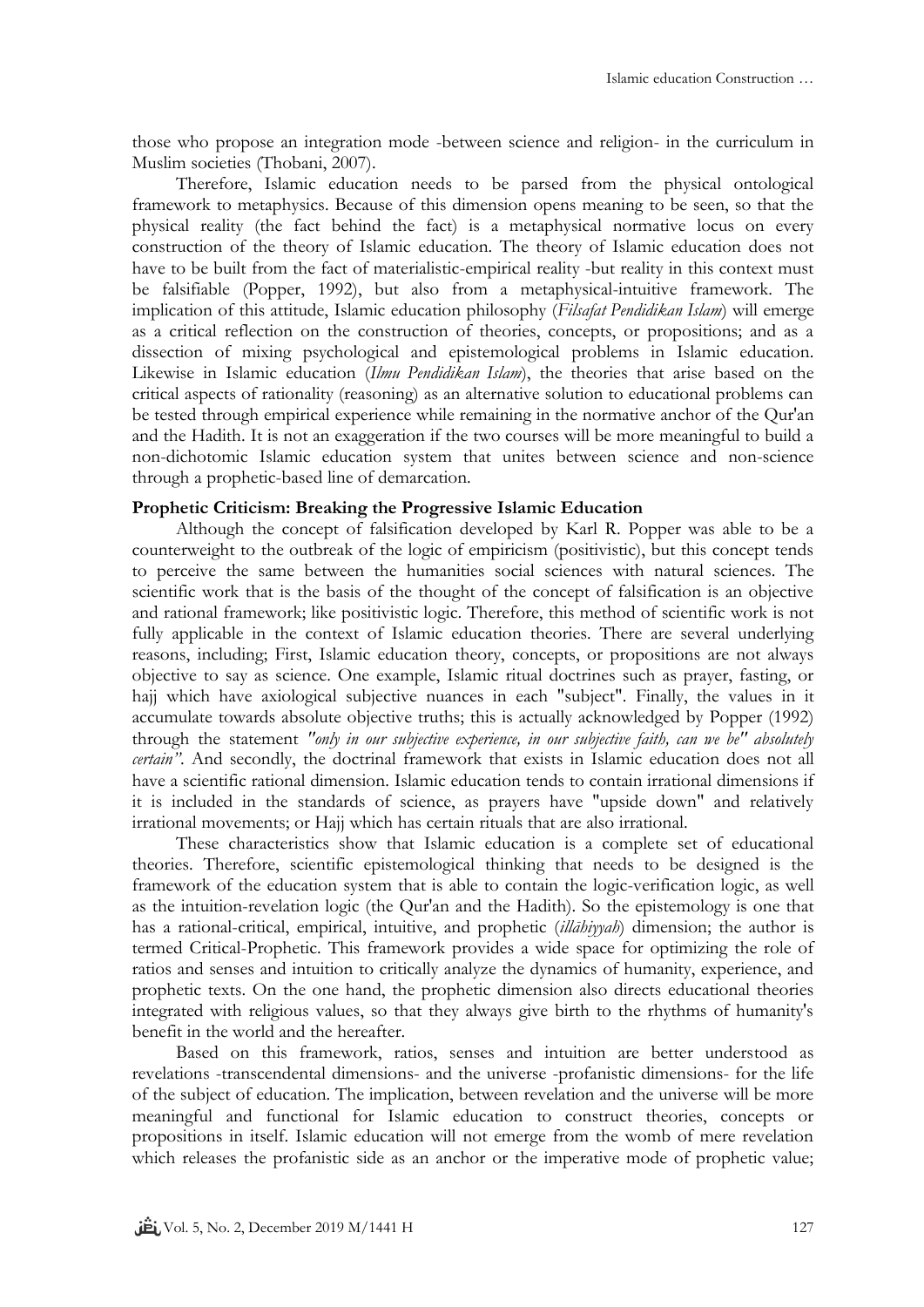but it emerged and stood as the vanguard of humanization, liberation, and transcendence in the midst of society. The manifestation of these values in Islamic education can take the form of a humanist (M. Rahman, 2013; Subaidi, 2016), pluralist (Nuryatno, 2011, 2013), and egalitarian Islamic education paradigm -gender-based (Solichin, 2006), and scientific integration (Abdullah, 2014). Therefore, Islamic education needs to have a critical-analytical attitude towards empirical reality through a framework of guided verifications -reading on prophetic values (ie humanist, liberative, and transcendent values) which are encapsulated in QS. Ᾱli Imrān [3]: 110. Thus, the workflow of prophetic criticism will schematically appear as shown in Figure 1.



Figure 1: Workflow of Prophetic Criticism

Indeed, the workflow is simply not different from the falsification workflow developed by Karl R. Popper. The workflow starts from P-1 which is the initial problem that raises the Solution Tentation (TS), namely theory, concept, or proposition proposed as a trial framework. In this domain there is an effort to Error Elemination (EE) that evaluates the theory, concept, or proposition with the aim of analyzing critically, finding "records" and discarding them. This effort is a form of test "error" theory, concept, or proposition, so that he is able to bring up P-2 (new theory) due to the existence of a critical evaluation of the tentative solution to the initial problem (Popper, 1962). The difference lies in the Error Elimination (EE) which needs to be refined through Integration of Prophetic Value (IPV) efforts. So, theories, concepts, or propositions are not only sought for "errors" or "errors" to be eliminated but also unite them with the spirit of prophetic ethics. This value can be realized as a reinforcer, inspirational source, or even become an entity that is also tested the level of "truth" following the theory. On the other hand, this value can be realized in the form of axiological spirit that guides and directs theories, concepts, or propositions to have a definite purpose, namely for the benefit of humanity. The implication is that the notion of Islamism will not be strengthened, as research has stated that it is currently expanding in several Islamic Religious Colleges (*PTKI*: *Perguruan Tinggi Keagamaan Islam*) (Wildan, 2019).

Clearly, what is said to be the theory of Islamic education in this context is a "construction of paradigmatic thinking" which is tested for its application to empirical reality and needs to be assessed as the result of its suitability. Therefore, the theories of Islamic education originating from the Qur'an and the Hadith are not necessarily in absolute positions. The results of the interpretations of the texts of the Qur'an and the Hadith are in a relative position -non-Islamic reading- which needs to be tested for its validity through a falsification test. If the results of this test show there are "records", then the theory can be said to "need improvement" or not valid. Conversely, if the theory test does not show there is a "record", then it reinforces itself as a theory. Due to its tentative nature, it can be said that theory is actually a form of effort to solve certain problems which are always faced with critical analysis for corrected construction with the aim of finding "records". This domain also explains that the normative texts of revelation (the Qur'an and the Hadith) remain in the absolute dimension and are *illāhiyyah*, while the results of the interpretation of the text are relative and non-*illahiyah*.

Similarly, metaphysics that tends to be intuitive-subjective in Islamic education needs to be placed into objective knowledge. And intuition in one of the researches is concluded to have very strong relevance to Islamic education, especially if viewed from the aspect of the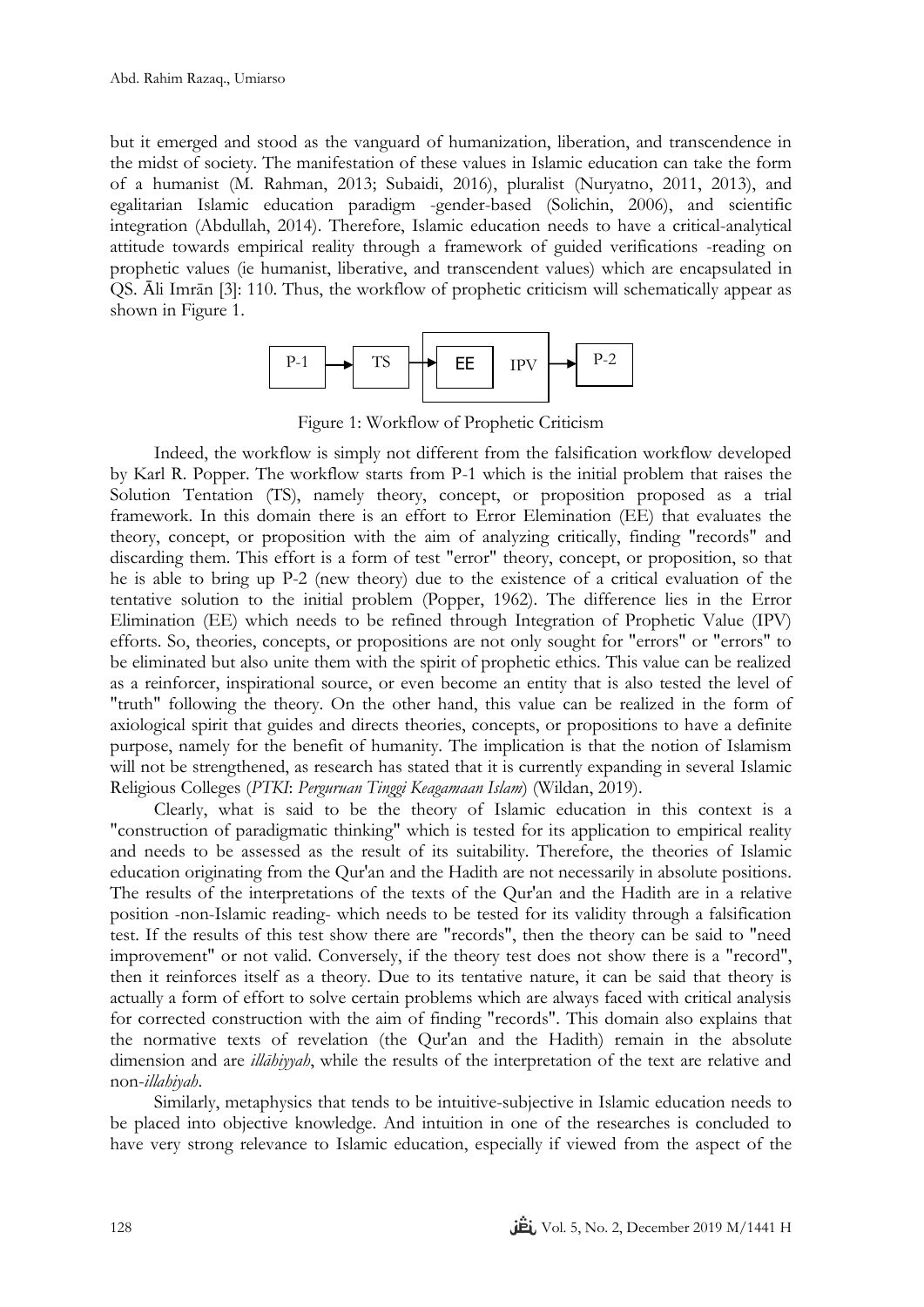curriculum managed by Islamic education institutions such as madrasas (Lubis, 2018). Therefore, as critical of Irawan's (2014) research, intuition is one of the essential parts of the source of knowledge, although it is subjective. By encouraging intuition to be an objective construct, intuition can be rationally argued to be faced with critical analysis. That is, the theory that emerges from the womb of intuition remains in a framework that can be tested, not a theory building that only pushes on subjective intuition.

Clearly, intuition -subjectivity- can be seen as a subjective theory -seeing knowledge as a disposition (special belief) that is related to other belief entities (Popper, 1992). In contrast, the objectivity of the theory is based on intersubjective testability, so that scientific theory cannot be absolutely justified and can only be tested for its validity. Therefore, the concept of objectivity of Islamic education theory is intersubjective testability that is generalized as the idea of critical rational control which is balanced with critical discussion. Here everyone can criticize, because it is to form scientific objectivity. Thus, to realize this objectivity does not lie in trust but at the critical choice to find a good theory.

At that level, Karl R. Popper proposed the idea of alternation about the world of objective knowledge (world three) to enrich the picture of the world resulting in argumentative and critical imaginative theories. The most important fact in this context is that there is a demarcation line that distinguishes asymmetrically between science and pseudoscience, so it is clearly an area that can be tested with a metaphysical dimension -which cannot be refuted. It's a common thing, if the world of three contains an attitude of rejection of monism which implies dualistic thinking that distinguishes between body-souls. Islamic education with the basis of prophetic criticism has an integrative non-partialistic view of the material and immaterial dimensions; or between the profane (physical) and transcendental (metaphysical). If Karl R. Popper views the third world as an objective world with the anatomy of logical contents of the process of subjective thought, world theory, argumentation and criticism seen from and by himself, prophetic criticism is a logical-*supra* logical content of subjective-objective thinking, the world of *supra* theory, critical argumentation with a rationalintuitive foundation from one's own view and from outside oneself.

## **CONCLUSION**

Islamic education is viewed from the falsification perspective by Karl R. Popper has a very complex segment, caused by extensive ontological, epistemological, and a wide axiological coverage. Although the thought of Popper's scholarly work tends to equate between the theories, concepts, or propositions of the social sciences-humanities with the natural sciences, epistemologically Islamic education is able to be acknowledged like natural sciences. In fact, Islamic education also transcends the scientific workings of the natural sciences, the cause between logical-rational and irrational, physical and metaphysical dimensions, or profane and transcendental cannot be separated into some parts. This is what guides the existence of a comprehensive epistemological study to unravel the construction of Islamic education theory, concepts, or propositions so that the objectivity of educational theory is not as objective as scientific which was criticized by Karl R. Popper, Thomas S. Kuhn, Richard Rorty, or Paul Feyerabend. Therefore, in studying Islamic education, a scientific work system that covers all aspects which in this context is called prophetic criticism is needed.

#### **BIBLIOGRAPHY**

- Abdullah, M. A. (2014). Religion, Science and Culture: An Integrated, Interconnected Paradigm of Science. *al-Jami'ah: Journal of Islamic Studies*, *52*(1), 175-203.
- Ahmad, S. F., & Lubis, M. A. (2017). Islam Hadhari dalam Pendidikan Pembangunan Modal Insan di Mayasia: Suatu Analisa Epistemologi, in 7 (1) 2015. *Jurnal Hadhari*, *7*(1), 1–18.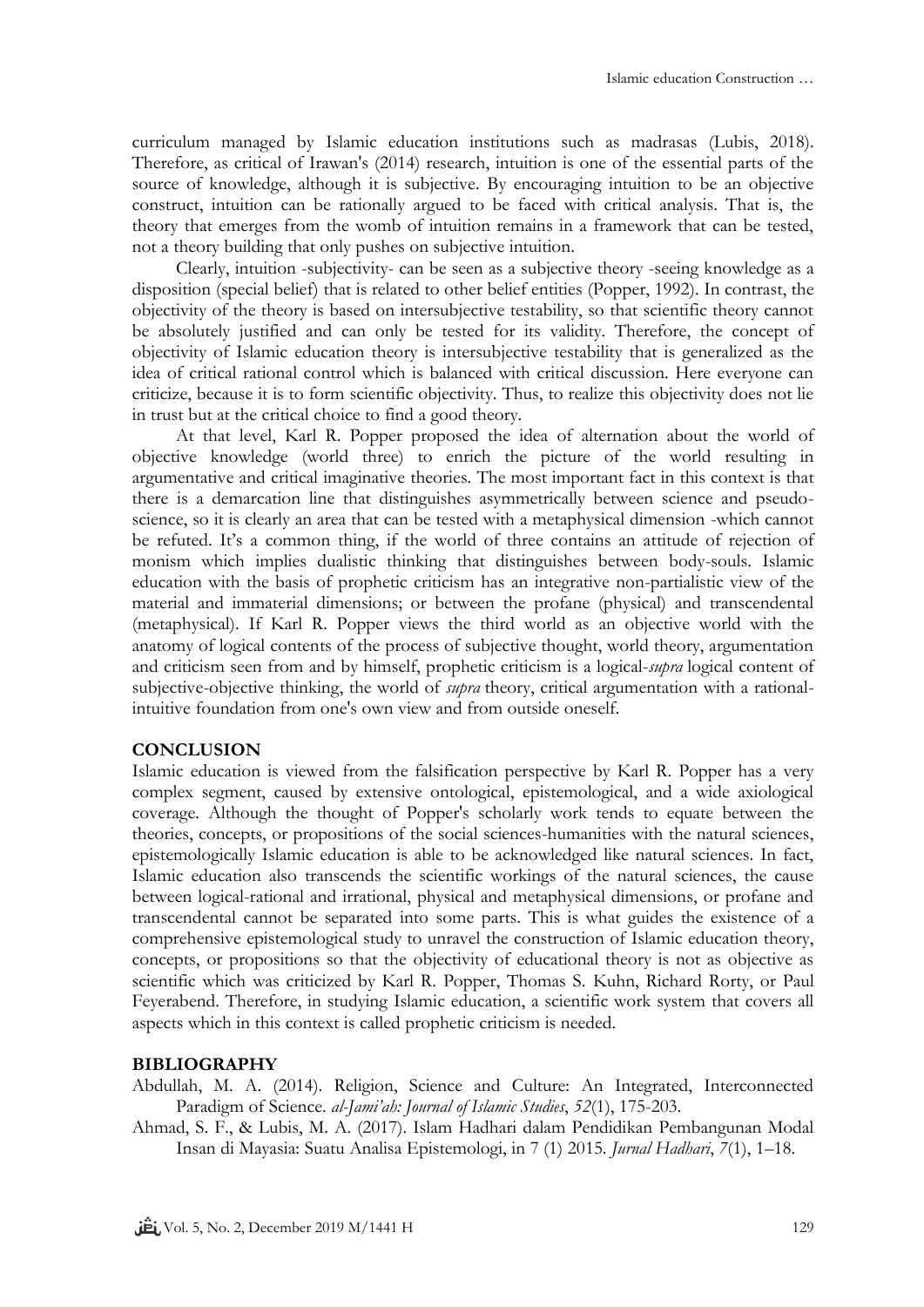- Arifin, Z. (2014). Pendidikan Islam dalam Perspektif Filsafat Ilmu. *Ta'dib: Journal of Islamic education*, *19*(1), 123–142.
- Arsyad, A. (2006). Universitas Islam: Integrasi dan Interkoneksitas Sains dan Ilmu Agama Menuju Peradaban Islam Universal. *Tsaqafah: Jurnal Ilmu Pengetahuan & Kebudayaan Islam*, *2*(2), 159–183.
- Asy'ari, M. (2001). *Filsafat Islam: Sunnah Nabi dalam Berfikir*. LEFSi.
- Bagir, H. (2017). *Epistemologi Tasawuf: Sebuah Pengantar*. Mizan.
- Berkson, W., & Wettersten, J. (2003). *Psikologi Belajar dan Filsafat Ilmu Karl Popper, Translater.: Ali Noer Zaman*. Qalam.
- Bianca, M. L., & Piccari (Edit.), P. (2015). *Epistemology of Ordinary Knowledge*. Cambridge Scholars Publishing.
- Burhanuddin, N. (2018). *Filsafat Ilmu*. Kencana.
- Daulay, H. P. (2014). *Pendidikan Islam dalam Perspektif Filsafat*. Kencana.
- Delic, Z. (Edit.). (2017). *Epistemology and Transformation of Knowledge in Global Age*. InTech.
- Dochmie, M. R. (2018). Keilmiahan Ilmu-Ilmu Islam Ditinjau dari Prinsip Falsifikasi Karl Popper. *Integration-Interconnection Islam and Sains Conference Proceeding (1))*, 145–150.
- Effendi, L. M. (2013). Pertautan Epistemologi Filsafat dan Tasawuf: Telaah Sistem Pemikiran Abdul Halim Mahmud. *Ulumuna: Jurnal Studi KeIslaman*, *17*(1), 153–190.
- Fauzan, P. I., & Fata, A. K. (2018). Hellenism Islam: The Influence Greek in Islamic Scientific Tradition. *Episteme: Jurnal Pengembangan Ilmu Keislaman*, *13*(2), 407–432.
- Fuller, S. (2006). *Kuhn Vs Popper: The Struggle for the Soul of Science*. Icon Books.
- Gallagher, K. T. (2005). *Epistemologi: Filsafat Pengetahuan, Penya: P. Hardono Hadi*. Kanisius.
- Ghofur, A. (2016). Konstruksi Epistemologi Pendidikan Islam: Studi atas Pemikiran Kependidikan Prof. H. M. Arifin, M.Ed. *Potensia: Jurnal Kependidikan Islam*, *2*(2), 239–254. http://dx.doi.org/10.24014/potensia.v2i2.2577
- Hanafi, I. (2011). Basis Epistemologi dalam Pendidikan Islam. *Jurnal Pendidikan Islam*, *1*(1), 19– 30. https://doi.org/10.14421/jpi.2011.11.19-30
- Hery, M. (2008). Epistemologi Pendidikan Islam: Melacak Metodologi Pengetahuan Perguruan Tinggi Islam Klasik. *Insania: Jurnal Pemikiran Alternatif Pendidikan*, *13*(3), 453–473.
- Hidayatullah, S. (2019). Agama dan Sains: Sebuah Kajian tentang Relasi dan Metodologi. *Jurnal Filsafat*, *29*(1), 102–133.
- Humaidi. (2013). Epistemologi Kurikulum Pendidikan Sains. *Jurnal Pendidikan Islam*, *2*(2), 263– 284. https://doi.org/10.14421/jpi.2013.22.263-284
- Irawan, B. (2014). Intuisi sebagai Sumber Pengetahuan: Tinjauan Terhadap Pandangan Filosof Islam. *Jurnal Theologia*, *25*(1), 159–188. http://dx.doi.org/10.21580/teo.2014.25.1.342
- Jalaludin. (2011). *Filsafat Pendidikan Islam: Telaah Sejarah dan Pemikirannya*. Kalam Mulia.
- Komarudin. (2014). Falsifikasi Karl Popper dan Kemungkinan Penerapannya dalam Keilmuan Islam. *at-Taqaddum: Jurnal Peningkatan Mutu Keilmuan dan Kependidikan Islam*, *6*(2), 444– 465.
- Kuhn, T. S. (1993). *The Structure of Scientific Revolution, Peterj.: Tjun Surjaman*. Remaja Rosadakarya.
- Latif, M. (2016). *Orientasi ke Arah Pemahaman Filsafat Ilmu*. Kencana.
- Lechte, J. (2007). *50 Filsuf Kontemporer: Dari Strukturalisme sampai Postmodernitas, Translate.: A. Gunawan Admiranto*. Kanisius.
- Lubis, Z. (2018). *Intuisi Sebagai Sumber Pengetahuan dan Relevansinya Terhadap Pendidikan Islam 'Abd al-Wahhab al-Sya'rani, (Unpublished Dissertation).* Universitas Islam Negeri Sumatera Utara.
- Mace, C. A. (1957). *British Philosophy in The Mid-Century*. Allen and Unwin.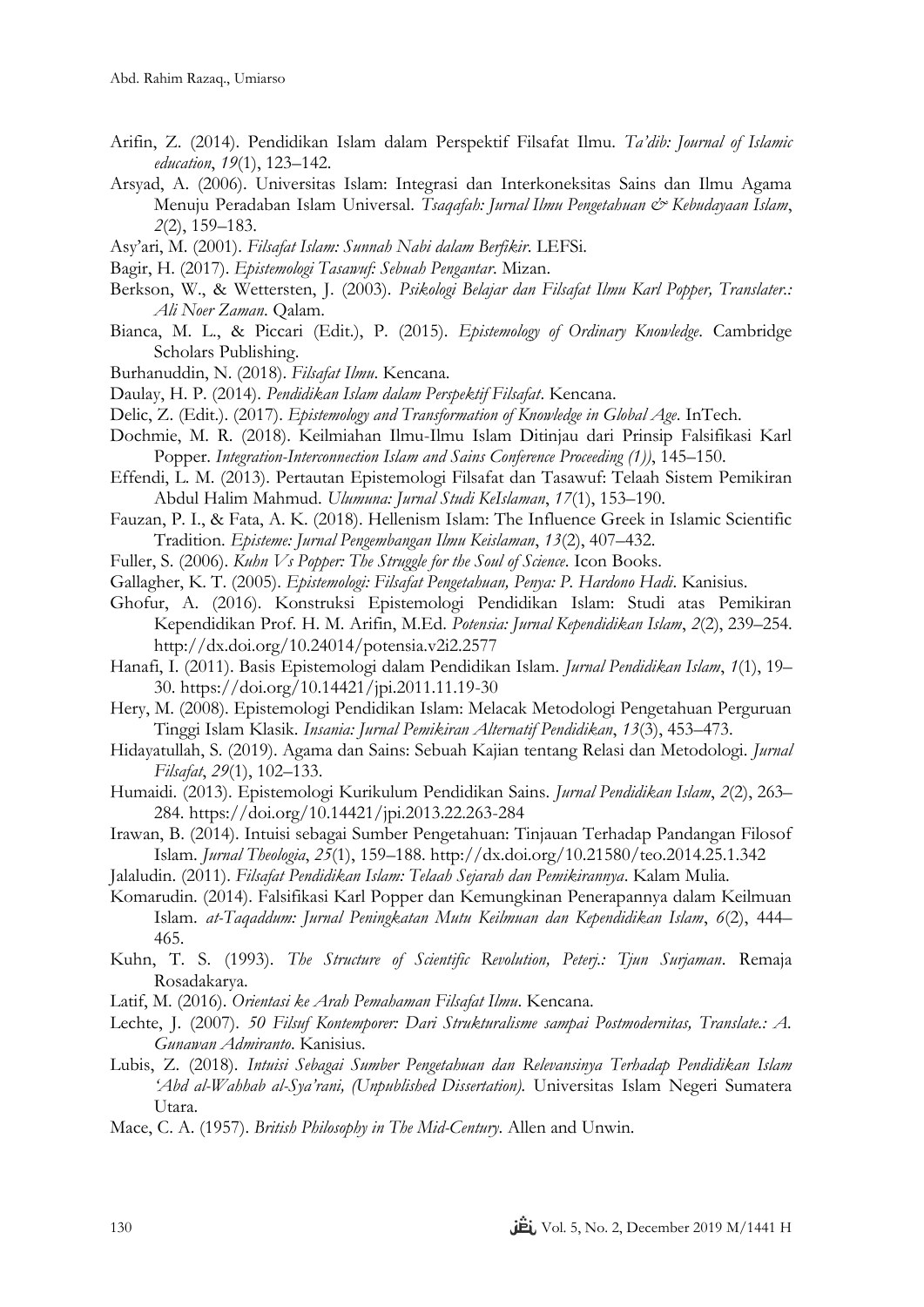- Maksudin. (2016). *Metodologi Pengembangan Berpikir Integratif Pendekatan Dialektik, Yogyakarta: Pustaka Pelajar, 2016.* Pustaka Pelajar.
- Margison, E. J. H. (2010). Scientific Paradigms and Falsification: Kuhn, Popper, and Problems in Education Research. *Educational Policy*, *24*(5), 815–831. https://doi.org/doi.org/10.1177/0895904809339166
- Matin, A. B. S., & Sahed, N. (2017). Tuhan dalam Perspektif Filsafat Pendidikan Islam. *el-Tarbawi: Jurnal Pendidikan Islam*, *10*(1), 1–16. https://doi.org/10.20885/tarbawi.vol10.iss1.art1
- Moser, P. K. (Edit.). (2002). *The Oxford Handbook of Epistemology*. Oxford University Press.
- Muhadjir, N. (1998). *Filsafat Ilmu: Telaah Sistematis Fungsional Komparatif, Yogyakarta: 1998.* Rake Sarasin.
- Muhaimin. (2015). *Manajemen Pendidikan: Aplikasinya dalam Penyusunan Rencana Pengembangan Sekolah/Madrasah*. Kencana.
- Muhammad, S. al-Naquib al-Attas. (1992). *Konsep Pendidikan dalam Islam: Suatu Rangka Pikir Pembinaan Filsafat Pendidikan Islam, Peterj.: Haidar Baqir*. Mizan.
- Mujahidin, A. (2013). Epistemologi Islam: Kedudukan Wahyu sebagai Sumber Ilmu. *Ulumuna: Jurnal Studi Keislaman*, *17*(1), 41–64. https://doi.org/10.20414/ujis.v17i1.171
- Nor, W. M. W. D. (2003)*. Filsafat dan Praktik Pendidikan Islam Syed M. Naquib al–Attas, Translater.: Hamid Fahmy, et.al.* Mizan.
- Nuryatno, M. A. (2011). Islamic education in a Pluralistic Society. *al-Jami'ah: Journal of Islamic Studies*, *49*(2), 411–431.
- Nuryatno, M. A. (2013). Religious Education and the Challenge of Pluralism in Indonesia. *Jurnal Pendidikan Islam*, *28*(1), 140–155.
- Popper, K. R. (1962). *Conjectures and Refutation: The Growth of Scientific Knowledge*. Basic Book.
- Popper, K. R. (1983). *Realism and The Aim of Science: From the Postscript to the Logic of Scientific Discovery*. Rowman and Littlefield.
- Popper, K. R. (1992). *The Logic of Scientific Discovery*. Routledge.
- Qomar, M. (2007). *Epistemologi Pendidikan Islam: Dari Metode Rasional hingga Metode Kritik*. Erlangga.
- Qomar, M. (2014). *Menggagas Pendidikan Islam*. Remaja Rosadakarya.
- Rahman, F. (1984). *Islam & Modernity: Transformation of an Intellectual Tradition*. The University of Chicago Press.
- Rahman, M. (2013). Guru Humanis dalam Pendidikan Islam. *Jurnal Pendidikan Islam*, *28*(1), 91– 106.
- Rangkuti, F. R. (2019). Implementasi Metode Tajribi, Burhani, Bayani, dan Irfani dalam Studi Filsafat Pendidikan Islam. *al-Muaddib: Jurnal Ilmu-Ilmu Sosial & Keislaman*, *4*(1), 41–54. https://doi.org/10.31604/muaddib.v1i1.787
- Ravertz, J. R. (2014). *Filsafat Ilmu: Sejarah & Ruang Lingkup Bahasan, Translater: Saut Pasaribu.* Pustaka Pelajar.
- Rijal, S., & Umiarso. (2017). Syari'ah dan Tasawuf: Pergulatan Integratif dalam Mencapai Tuhan. *Jurnal Ushuluddin*, *25*(2), 124–136.
- Rijal, S., & Umiarso. (2018). Sex Workers Religiosity and Faith in God: Case Study on "Ayam Kampus" in East Java, Indonesia. *Jurnal Kalam*, *12*(2), 257–282.
- Rizal, A. S. (2016). Ilmu sebagai Substansi Esensial dalam Epistemologi Pendidikan Islam. *Ta'lim: Jurnal Pendidikan Agama Islam*, *14*(1), 1–17.
- Roy, M. (2004). *Ushul Fiqih Madzhab Aristoteles: Pelacakan Logika Aristoteles dalam Qiyas Ushul Fiqih*. Safiria Insania Press.
- Schipp, P. A. (Edit.). (1974). *The Philosophy of Karl Popper*. The Open Court Publishing.